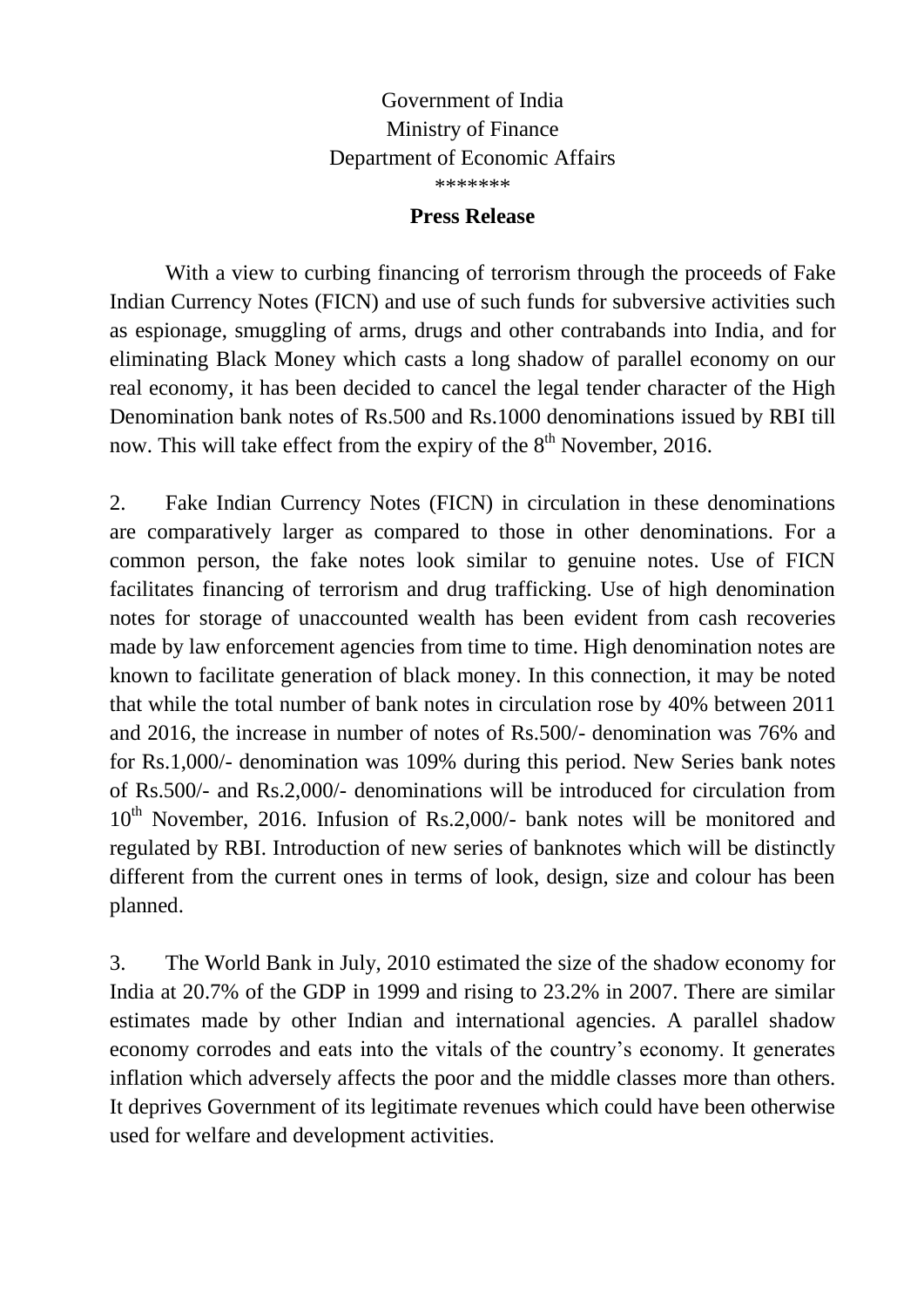4. In the last two years, the Government has taken a number of steps to curb the menace of black money in the economy including setting up of a Special Investigation Team (SIT); enacting a law regarding undisclosed foreign income and assets; amending the Double Taxation Avoidance Agreement between India and Mauritius and India and Cyprus; reaching an understanding with Switzerland for getting information on Bank accounts held by Indians with HSBC; encouraging the use of non-cash and digital payments; amending the Benami Transactions Act; and implementing the Income Declaration Scheme 2016.

5. In order to implement the above decisions of the Government and keeping in view the need to minimise inconvenience to the public, the following operational guidelines have been issued:-

- (i) Old High Denomination Bank Notes may be deposited by individuals/persons into their bank accounts and/or exchanged in bank branches or Issue Offices of RBI till the close of business hours on  $30<sup>th</sup>$  December, 2016.
- (ii) Old High Denomination Bank Notes of aggregate value of Rs.4,000/- only or below held by a person can be exchanged by him/her at any bank branch or Issue Office of Reserve Bank of India for any denomination of bank notes having legal tender character, provided a Requisition Slip as per format to be specified by RBI is presented with proof of identity and along with the Old High Denomination Bank Notes. Similar facilities will also be made available in Post Offices.
- (iii) The limit of Rs.4,000/- for exchanging Old High Denomination Bank Notes at bank branches or at issue offices of Reserve Bank of India will be reviewed after 15 days and appropriate notification issued, as may be necessary.
- (iv) There will not be any limit on the quantity or value of Old High Denomination Bank Notes to be credited to the account of the tenderer maintained with the bank, where the Old High Denomination Bank Notes are tendered. However, in accounts where compliance with extant Know Your Customer (KYC) norms is not complete, a maximum value of Rs.50,000/- of Old High Denomination Bank Notes can be deposited.
- (v) The equivalent value of the Old High Denomination Bank Notes tendered can be credited to an account maintained by the tenderer at any bank in accordance with standard banking procedure and on production of valid proof of Identity.
- (vi) The equivalent value of the Old High Denomination Bank Notes tendered can be credited to a third party account, provided specific authorisation therefor accorded by the said account holder is presented to the bank, following standard banking procedure and on production of valid proof of Identity of the person actually tendering.